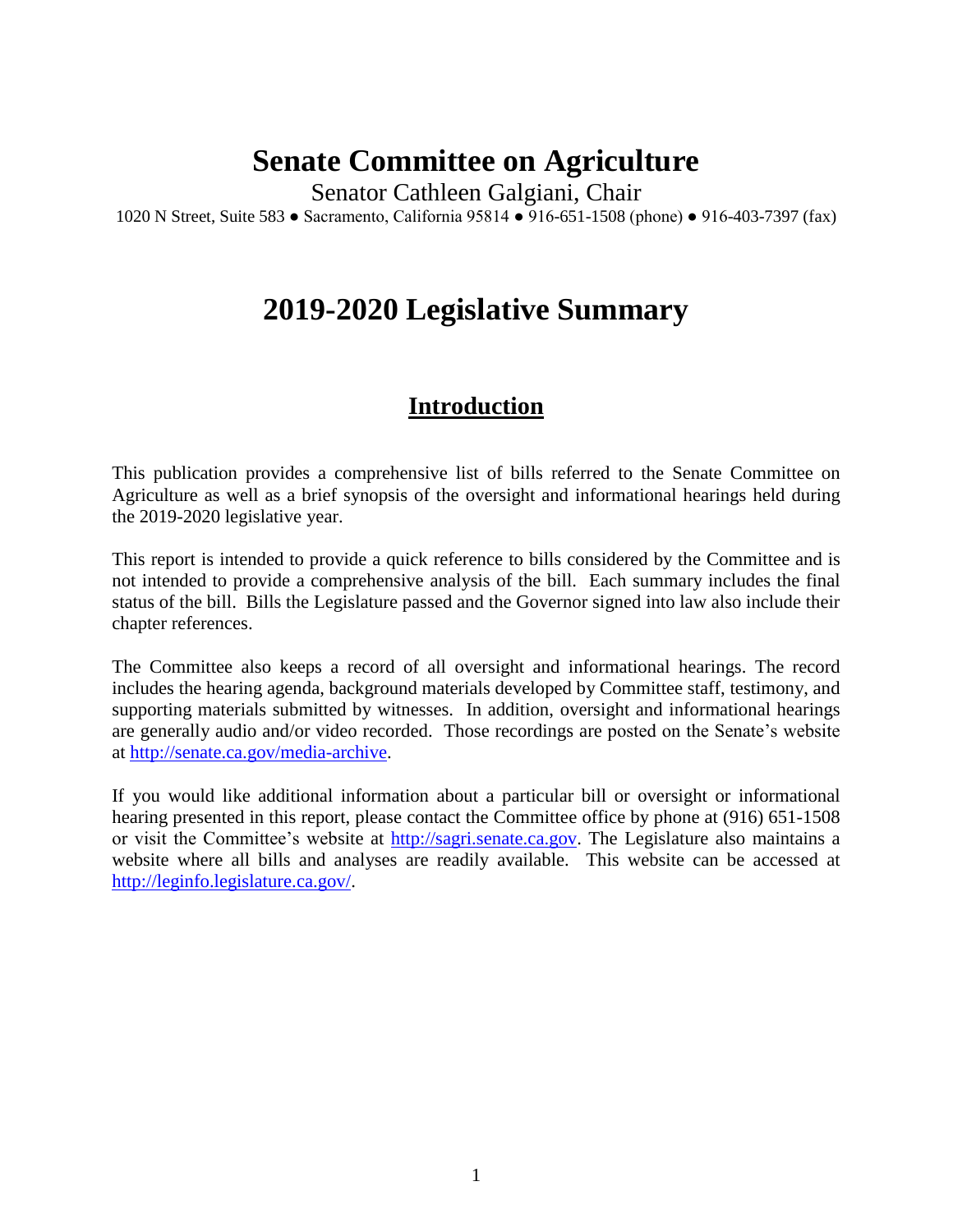## **Senate Bills**

**SB 153 (Wilk) Industrial hemp.**

This bill revises provisions regulating the cultivation and testing of industrial hemp to conform to the requirements for a state plan under the federal Agriculture Marketing Act of 1946, as amended by the Agriculture Improvement Act of 2018 (the federal Farm Bill).

*Signed into law. Chapter 838, Statutes of 2019.*

**SB 185 (McGuire) Cannabis: marketing.**

This bill prohibits the use of an appellation of origin or similar-sounding word unless the cannabis or cannabis product meets the appellation of origin requirement guidelines.

*Signed into law. Chapter 841, Statutes of 2019.*

Animal blood donors.

This bill permits commercial blood banks for animals **(**CBBA**)** to collect blood from communitysourced animal blood and imposes rules around the collection of community-sourced animal blood.

*Vetoed by the Governor.*

| <b>SB 253 (Dodd)</b> | <b>Cannella Environmental Farming Act of 1995:</b> |
|----------------------|----------------------------------------------------|
|                      | <b>Environmental Farming Incentive Program.</b>    |

This bill requires Department of Food and Agriculture (CDFA), upon appropriation, to establish the Environmental Farming Incentive Program (EFIP) to fund incentives, educational materials and outreach to farmers or ranchers for practices that support environmental and other conservation benefits. This bill also requires the Scientific Advisory Panel on Environmental Farming to advise the secretary of CDFA on the implementation of EFIP.

*Held under submission in the Assembly Appropriations Committee.*

**SB 449 (McGuire) Pest control: Pierce's disease.**

This bill extends the sunset date for the Pierce's Disease Control Program within the California Department of Food and Agriculture to March 1, 2026.

*Signed into law. Chapter 371, Statutes of 2019.*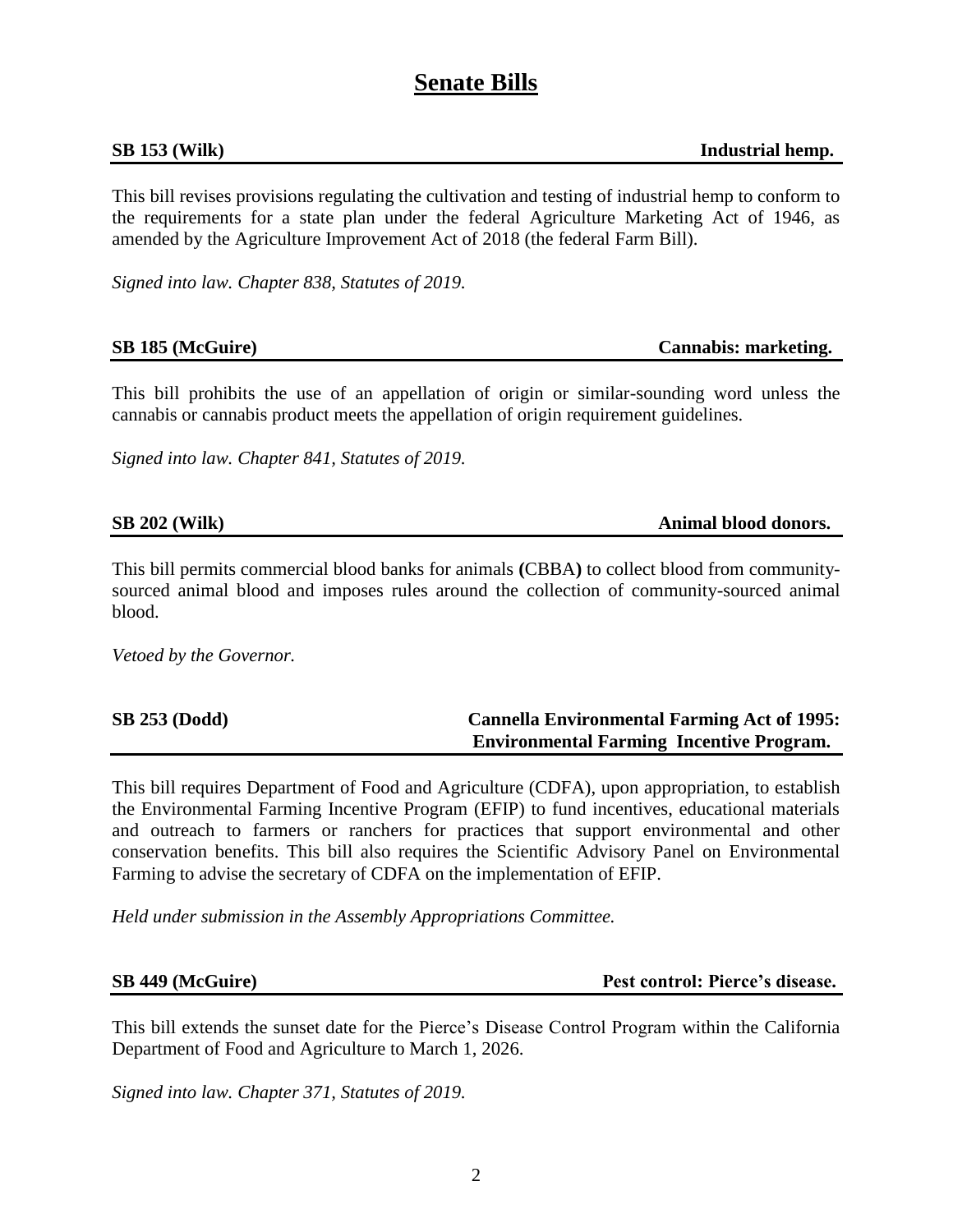This bill authorizes a county agricultural commissioner to report to the secretary of the California Department of Food and Agriculture the condition, acreage, production, and value of cannabis produced in the commissioner's county.

*Signed into law. Chapter 252, Statutes of 2019.*

### **SB 787** (Agriculture Committee) **Animal welfare.** Animal welfare.

This bill replaces the outdated term "pound" with the term "shelter" in current code to reflect the terms now used by animal shelters. Additionally, this bill removes the current reference in code to a publication regarding hoof care standards that is no longer published and replaces it with the publication currently being used. This bill also replaces in code references to the California Animal Control Directors Association and the State Humane Association of California with the California Animal Welfare Association to reflect the merger of the two entities.

*Signed into law. Chapter 331, Statutes of 2019.*

### **SB** 864 (Wilk) **Industrial hemp: reporting of hemp production: laboratory test reports.**

This bill establishes a registration program administered by county agricultural commissioners and the California Department of Food and Agriculture (CDFA) for growers of industrial hemp, hemp breeders, and established agricultural research institutions, as defined. This bill requires CDFA to report to the Farm Service Agency of the United States Department of Agriculture specified information regarding all hemp production in the state.

*Died in Assembly Agriculture Committee without a hearing.*

### **SB 1028 (Dodd) Agriculture: Cannella Environmental Farming Act of 1995: Environmental Farming Incentive Program.**

The bill requires the California Department of Food and Agriculture to establish and administer the California Environmental Farming Incentive Program, subject to an appropriation by the Legislature.

*Died in Senate Agriculture Committee without a hearing.*

| <b>SB 1115 (Wilk)</b> | <b>Commercial blood banks for animals:</b> |
|-----------------------|--------------------------------------------|
|                       | animal blood donors.                       |

This bill allows commercial blood banks to obtain blood from community-sourced animals; establishes procedures for phasing out commercial blood banks for animals upon determination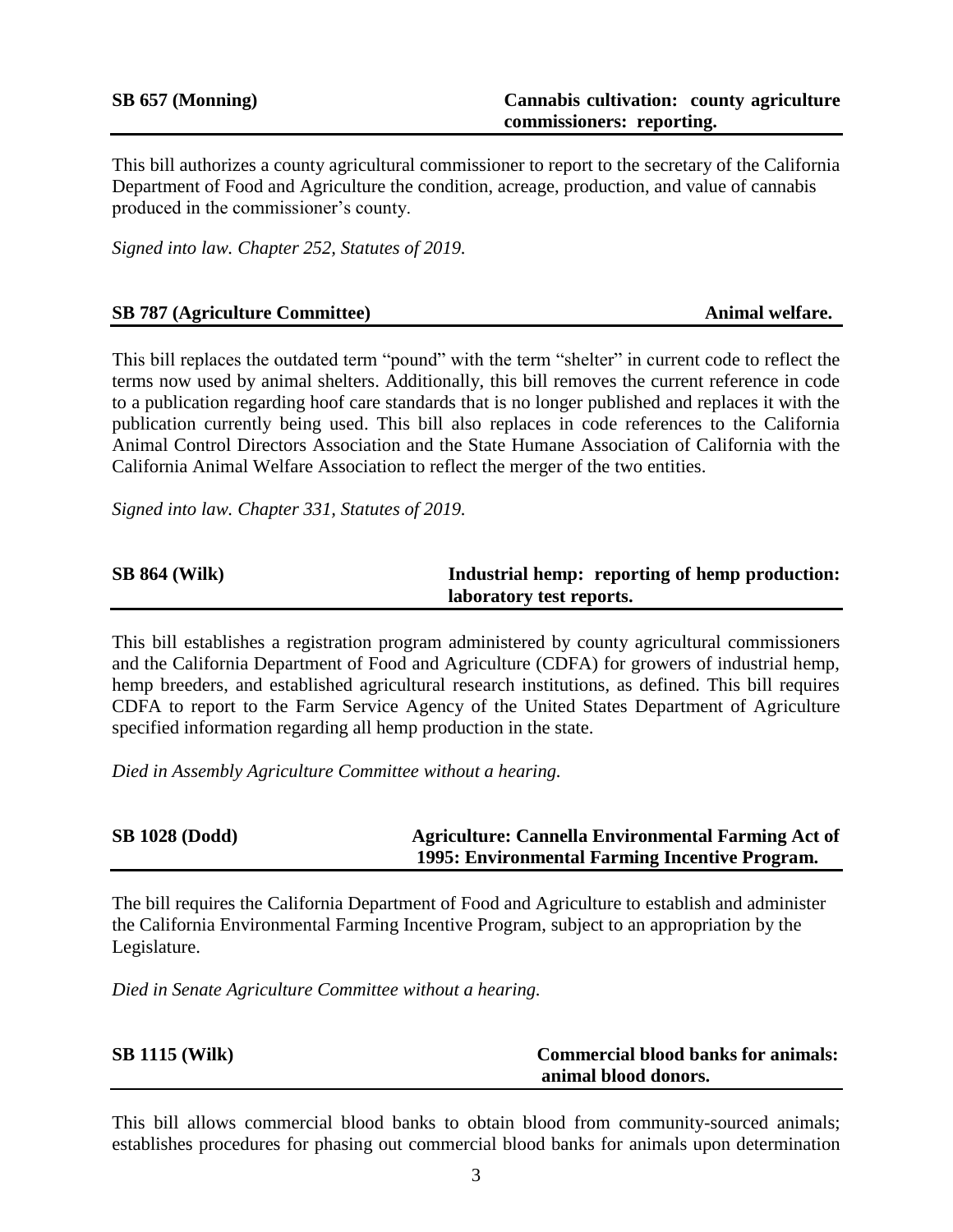by the California Department of Food and Agriculture that a supply of blood equivalent to that sold in California from captive closed-colony blood banks for animals during the years 2019- 2020, inclusive, is being produced over an equivalent time period from community-sourced blood banks for animals; implements a permissive adoption program for captive closed-colony blood bank for animals; and increases the license application and license renewal fees to \$1,000 and authorizes the fees to be increased by the secretary in an amount not to exceed the reasonable regulatory costs administering these provisions.

*Died in Assembly Agriculture Committee without a hearing.*

| <b>SB 1239 (Glazer)</b> | <b>Animals: California Animal Response</b> |
|-------------------------|--------------------------------------------|
|                         | <b>Emergency System program: Animal</b>    |
|                         | Care Network in Disasters program.         |

This bill would requires the department to expand and develop the Animal Care Network in Disasters program that represents a coordinated network of government agencies, nongovernmental organizations, and volunteers to assist in the evacuation and care of household and domestic animals and livestock in emergencies.

*Died in Senate Agriculture Committee without a hearing.*

# **Assembly Bills**

| $AB$ 409 (Limón) | Climate change: agriculture: Agricultural        |
|------------------|--------------------------------------------------|
|                  | <b>Climate Adaptation Tools Program: grants.</b> |

This bill establishes the Agricultural Climate Adaption Tools Program; establishes pilot projects in the Central Valley, Central Coast, and desert regions of the state; requires trainings for technical assistance providers on how to use planning tools; requires the Strategic Growth Council to make available, upon appropriation, \$2,000,000 to fund a grant program; and requires the council to provide the planning tools developed as part of this program to the Office of Planning and Research.

*Held on the Suspense File in Senate Appropriations.*

### **AB 417 (Arambula) Agriculture and Rural Prosperity Act.**

This bill creates the Agriculture and Rural Prosperity Act. This bill authorizes the secretary of the California Department of Food and Agriculture (CDFA) to consult with other stakeholders to identify opportunities to further rural agricultural economies. This bill also requires CDFA to create a position within the department's executive office to assist the secretary with the act and establishes the Rural Economic Development Account to carry out the provisions of the act.

*Vetoed by the Governor.*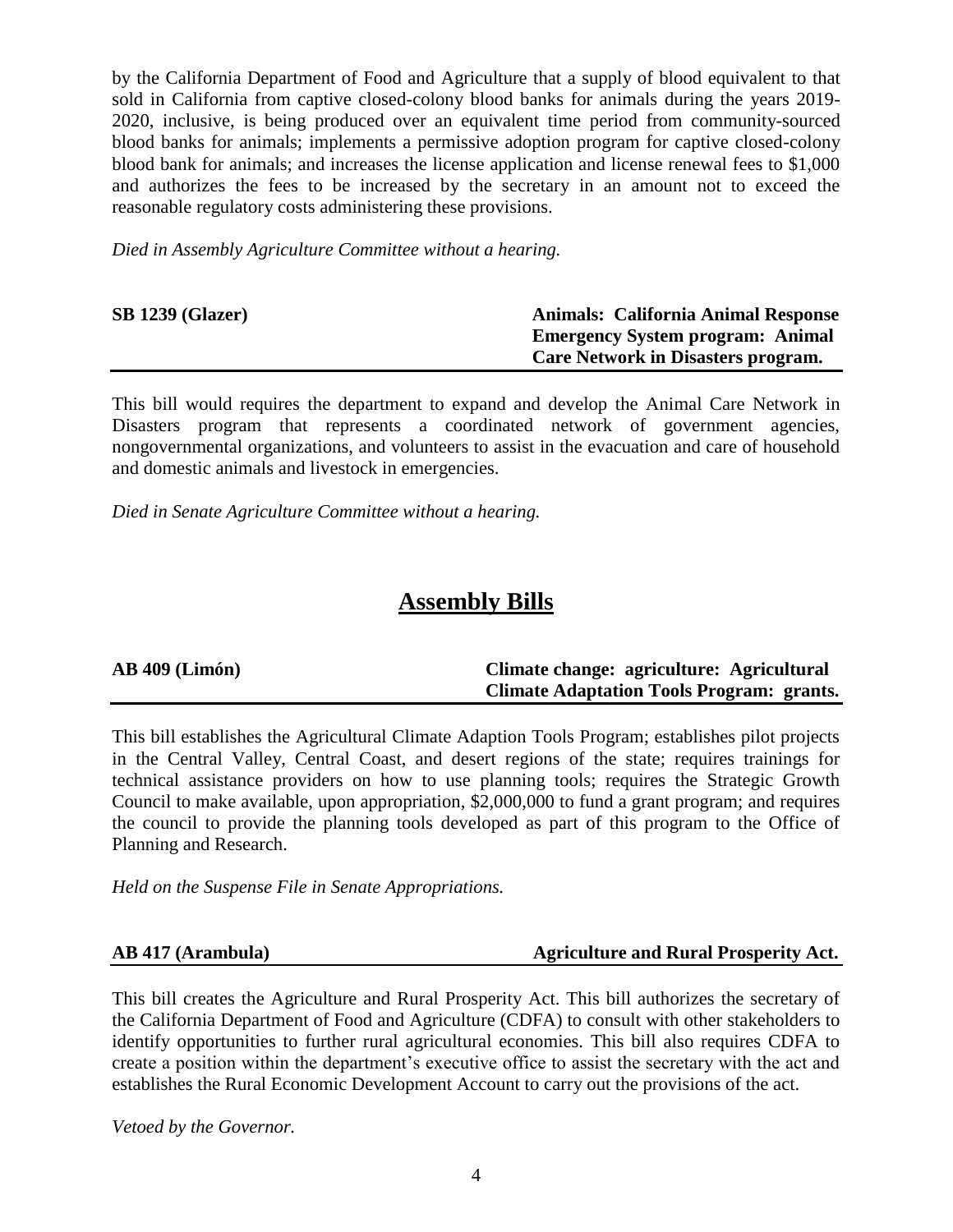### **AB 419 (Agriculture Committee) Food and Agriculture.**

This bill extends the sunset for fruit and vegetable standardization to January 1, 2025. This bill also extends the California Department of Food and Agriculture's authority to establish an additional fee to operate the licensing program for the rendering and collection of inedible kitchen grease until July 1, 2025, and repeals this authority on January 1, 2026.

*Signed into law. Chapter 261, Statutes of 2019.*

| AB 450 (Arambula) | <b>Bees: Apiary Protection Act.</b> |  |
|-------------------|-------------------------------------|--|
|                   |                                     |  |

This bill requires an apiary owner who relocates registered apiaries within a county to provide the new location to the agricultural commissioner of that county within 72 hours. This bill also delays implementation of a new penalty structure for violations of the Apiary Protection Act from January 1, 2020, to January 1, 2021.

*Signed into law. Chapter 300, Statutes of 2019.*

| <b>AB 466 (Agriculture Committee)</b> | Interstate shipments: market milk: 6 percent |
|---------------------------------------|----------------------------------------------|
|                                       | milk: Office of Farm to Fork: report.        |

This bill allows the California Department of Food and Agriculture (CDFA) to enter into place of origin inspection agreements for all items requiring entry inspection for plant pests; defines 6% milk products and authorizes the secretary to establish milk standards for 6% milk products sold in California; and extends the date by which CDFA's Office of Farm to Fork is required to submit to the Legislature an overview of the account's income and expenditures.

*Signed into law. Chapter 301, Statutes of 2019.*

### **AB 590 (Mathis)** Milk.

This bill makes various changes to current state law to comply with California's Federal Milk Marketing Order.

*Signed into law. Chapter 304, Statutes of 2019*

### **AB 635 (Bigelow) Horse racing: state-designated fairs: employees.**

This bill clarifies existing law regarding the qualifications for fairs to receive funding from the air and Exposition Fund.

*Signed into law. Chapter 353, Statutes of 2019.*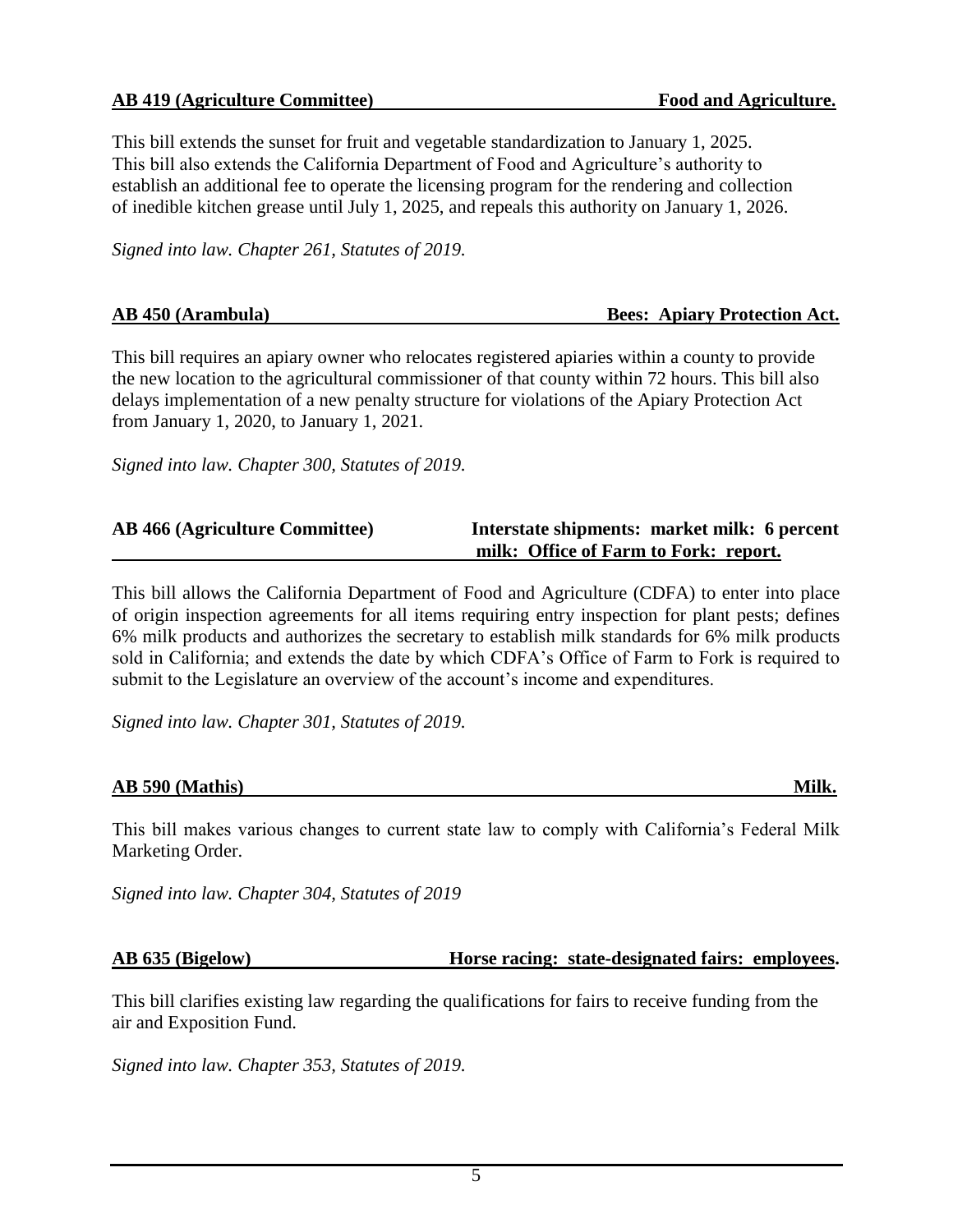This bill increases the maximum rate of the inspection tonnage tax from \$0.15 to \$0.25 per ton of commercial feed sold. This bill extends the secretary of the California Department of Food and Agriculture's authority to designate a specified amount of tonnage taxes collected to provide funding for research and education from January 1, 2020, to January 1, 2025. This bill extends the date on which the new license fee requirement of \$100 for each location will take effect from January 1, 2020, to January 1, 2025.

*Signed into law. Chapter 306, Statutes of 2019.*

### **AB 858 (Levine) Cannabis: cultivation.**

This bill updates the existing definition of a Type 1C cannabis cultivation license to include a maximum cultivation size of 2,500 square feet of total canopy size for outdoor cultivation of commercial cannabis.

*Signed into law. Chapter 809, Statutes of 2019.*

### **AB 916 (Muratsuchi) Pesticide use: glyphosate.**

This bill prohibits, until January 1, 2025, a city, county, charter city, city and county, or a special district from using any pesticide that contains the active ingredient glyphosate. The bill does not preclude a city, county, charter city, city and county, or a special district from adopting or enforcing stricter pesticide use policies.

*Died in Senate Agriculture Committee without a hearing.*

| <b>AB 1086 (Bauer-Kahan)</b> | <b>Off-highway vehicular recreation: Carnegie State</b> |
|------------------------------|---------------------------------------------------------|
|                              | <b>Vehicular Recreation Area: Alameda-Tesla</b>         |
|                              | <b>Expansion Area.</b>                                  |

As passed by this committee: This bill requires the secretary of the California Department of Food and Agriculture to:

- 1. Adopt regulations and guidelines to be used in awarding grants under the State Water Efficiency and Enhancement Program.
- 2. Prioritize financial assistance for farms and ranches of 500 acres or less and socially disadvantaged farmers.
- 3. Fund qualified technical assistance providers with demonstrated expertise in irrigation and nutrient management education including, but not limited to, the University of California, Division of Agriculture and Natural Resources, resource conservation districts, and the California State University.
- 4. Convene a technical advisory committee of the Scientific Advisory Panel no later than April 1, 2020, to make recommendations to the panel and secretary regarding the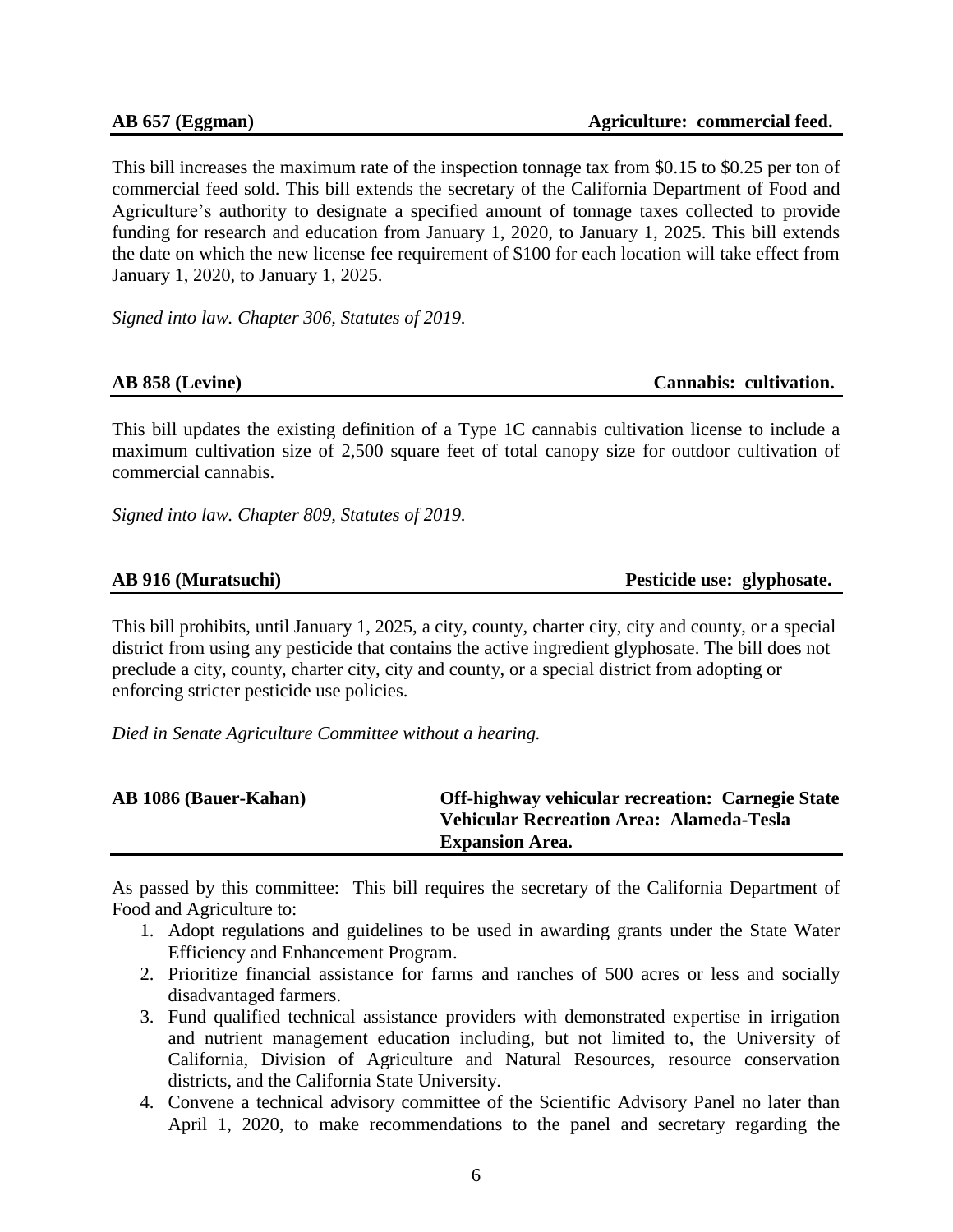program's guidelines, quantification methods, application process, and selection process to improve specified aspects of the program.

*Withdrawn from Senate Agriculture Committee. Agriculture provisions removed by 09/09/20 amendments.*

| <b>AB 1205 (Limón)</b> | <b>California Cut Flower Commission: membership:</b> |
|------------------------|------------------------------------------------------|
|                        | reconvening commission.                              |

This bill reduces the number of board members for the California Cut Flower Commission and repeals term limits for the commission board members. This bill also allows the secretary of the California Department of Food and Agriculture to conduct a vote to reconvene the commission.

*Signed into law. Chapter 267, Statutes of 2020.*

### **AB 1288 (Cooley) Cannabis: track and trace.**

This bill requires the California Department of Food and Agriculture, in consultation with the Bureau of Cannabis Control, to ensure the California Cannabis Track-and-Trace system is fully integrated into the California Law Enforcement Telecommunications System by July 1, 2020; updates information recorded by the track and trace program to include the date of retail sale to a customer and whether the sale is on the retail premises or by delivery; requires the licensed retailer to upload their delivery inventory ledger, or email it to the bureau if the system is not accessible prior to leaving the licensed premise: adds the cannabis industry to the list of businesses that may be included in future updates to the CalGOLD program; and allows the bureau to share information regarding local ordinances and regulations with the Governor's Office of Business and Economic Development during periodic updates of the CalGOLD program.

*Died in Senate Appropriations Committee. Held under submission.*

### **AB 1472 (Mark Stone) California Dungeness Crab Commission.**

As passed by this committee: This bill creates the California Dungeness Crab Commission.

*Agriculture provisions removed by 06/24/20 amendments.*

### **AB 1800 (Agriculture Committee) Fairs: state funding: classification.**

This bill allows the Department of Food and Agriculture (CDFA) to reclassify fairs within the network of California fairs once every five years, instead of annually. This bill also deletes outdated sections of current law.

*Signed into law. Chapter 198, Statutes of 2019.*